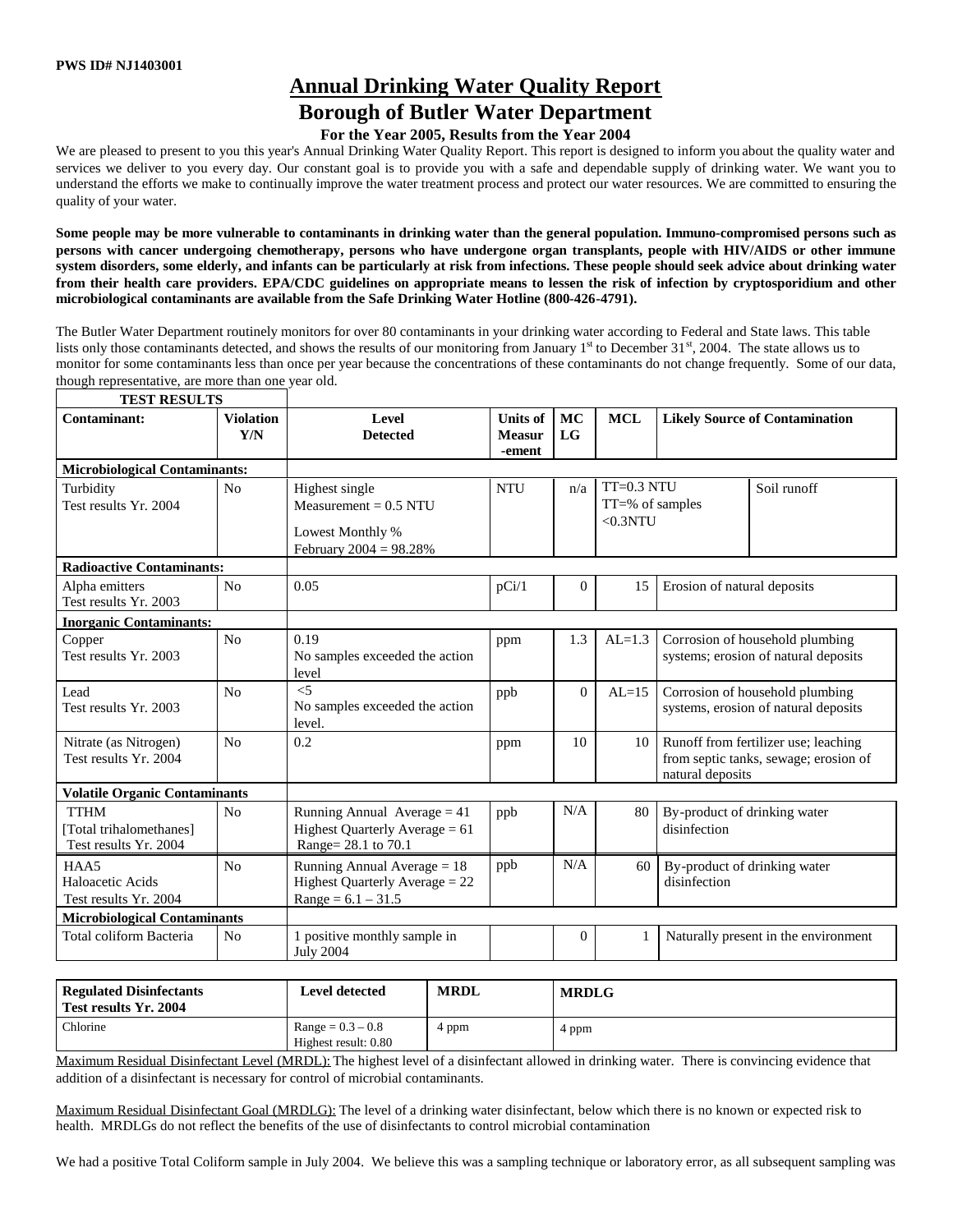negative. Total Coliforms are bacteria that are naturally present in the environment and are used as an indicator that other, potentially-harmful, bacteria may be present. Coliforms were found in more samples than allowed and this was a warning of potential problems.

#### **Our water source:**

We draw our water from the Kakeout reservoir on Bubbling Brook Road in the Borough of Kinnelon, Morris County. *We're pleased to present to you this year's Annual Quality Water Report. This report is designed to inform you about the quality water and services we deliver to you every day. Our constant goal is to provide you with a safe and dependable supply of drinking water. We want you to understand the efforts we make to continually improve the water treatment process and protect our water resources. We are committed to ensuring the quality of your water. Our water source is (name the source and type, i.e., wells, OurwellsdrawfromtheDuncanAquifer, surface water, i.e., River Jordan or we purchase our water from the City of Waterville which is treated surface water from Lake Duncan.) (This is REQUIRED information).* The New Jersey Department of Environmental Protection (NJDEP) has completed and issued the Source Water Assessment Report and Summary for this public water system, which is available at WWW.state.nj.us/dep/swap or by contacting NJDEP's Bureau of Safe Drinking Water at (609) 292-5550. You may also contact your public water system to obtain information regarding your water system's Source Water Assessment. This water system's source water susceptibility ratings and a list of potential contaminant sources is attached.

#### **Potential sources of contamination:**

The sources of drinking water (both tap water and bottled water) include rivers, lakes, streams, ponds reservoirs, springs, and wells. As water travels over the surface of the land or through the ground, it dissolves naturally occurring minerals and, in some cases, radioactive material, and can pick up substances resulting from the presence of animals or from human activity.

Contaminants that may be present in source water include:

- Microbial contaminants, such as viruses and bacteria, which may come from sewage treatment plants, septic systems, agricultural livestock operations, and wildlife.
- Inorganic contaminants, such as lasts and metals, which can be naturally-occurring or result from urban storm water runoff, industrial or domestic wastewater discharges, oil and gas projection, mining, or farming.
- Pesticides and herbicides, which may come from a variety of sources such as agriculture, urban storm water runoff, and residential uses.
- Organic chemical contaminants, including synthetic and volatile organic chemicals, which are byproducts of industrial processes and petroleum production, and can, also come from gas stations, urban storm water runoff, and septic systems.
- Radioactive Contaminants, which can be naturally-occurring or be the result of oil and gas production and mining activities.

In order to ensure that tap water is safe to drink, EPA prescribes regulations which limit the amount of certain contaminants in water provided by public water systems. Food and Drug Administration regulations establish limits for contaminants in bottled water, which must provide the same protection for public health.

Drinking water, including bottled water, may reasonably be expected to contain at least small amounts of some contaminants. The presence of contaminants does not necessarily indicate that the water poses a health risk. More information about contaminants and potential health effects can be obtained by calling the Environmental Protection Agency's Safe Drinking Water Hotline at 1-800-426-4791.

#### **For additional information:**

If you have any questions about this report or concerning your water utility, please contact Ed Becker, Chief Water Treatment Plant Operator at 973- 838-0063. If you want to learn more, please attend any of our regularly scheduled meetings. Meetings are held at Borough Hall, 1 Ace Road, on the third Tuesday of each month at 7:30 p.m.

#### **Definitions:**

In the following table you will find many terms and abbreviations you might not be familiar with. To help you better understand these terms we've provided the following definitions:

Non-Detects (ND) - laboratory analysis indicates that the constituent is not present.

Parts per million (ppm) or Milligrams per liter (mg/l) - one part per million corresponds to one minute in two years or a single penny in \$10,000. Parts per billion (ppb) or Micrograms per liter - one part per billion corresponds to one minute in 2,000 years, or a single penny in \$10,000,000. Picocuries per liter (pCi/L) - picocuries per liter is a measure of the radioactivity in water.

Nephelometric Turbidity Unit (NTU) - nephelometric turbidity unit is a measure of the clarity of water. Turbidity in excess of 5 NTU is just noticeable to the average person.

Action Level - the concentration of a contaminant which, if exceeded, triggers treatment or other requirements which a water system must follow. Treatment Technique (TT) - A treatment technique is a required process intended to reduce the level of a contaminant in drinking water.

Maximum Contaminant Level - The "Maximum Allowed" (MCL) is the highest level of a contaminant that is allowed in drinking water. MCLs are set as close to the MCLGs as feasible using the best available treatment technology.

Maximum Contaminant Level Goal -The "Goal"(MCLG) is the level of a contaminant in drinking water below which there is no known or expected risk to health. MCLGs allow for a margin of safety.

#### **To ensure the continued quality of your water:**